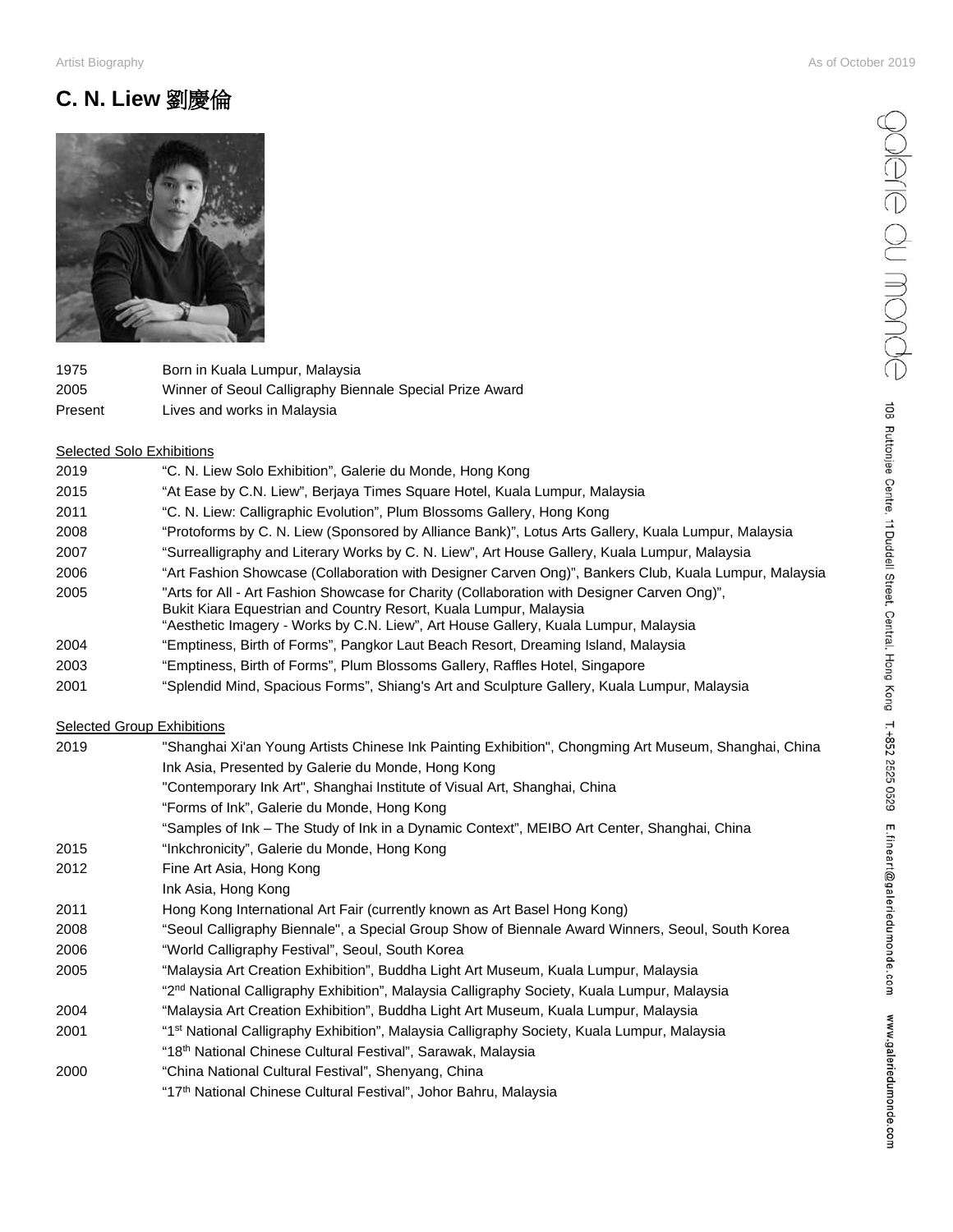Selected Public and Private Collections Dr. Ikeda Daisaku - Recipient of United Nations Peace Award and Poet Laureate Embassy of the People's Republic of China Malaysia Media Prima Group, Malaysia Malaysia Prime Minister Administration 's Office of Malaysia Mr. & Mrs Ko Kheng Hwa - Managing Director of the Economic Development Board of Singapore Mr. Liu Chang Le - CEO of Phoenix TV, Hong Kong National Palace of Malaysia, Malaysia National Visual Arts Gallery Malaysia, Nei Xue Tang Museum, Singapore Shanghai Institute of Visual Art, China T.Y.T Tun Datuk Seri Utama Mohd Khalil Bin Yaakob - Yang Dipertua Negeri Melaka Tokyo Fuji Art Museum, Tokyo, Japan Ungku Aziz - Royal Professor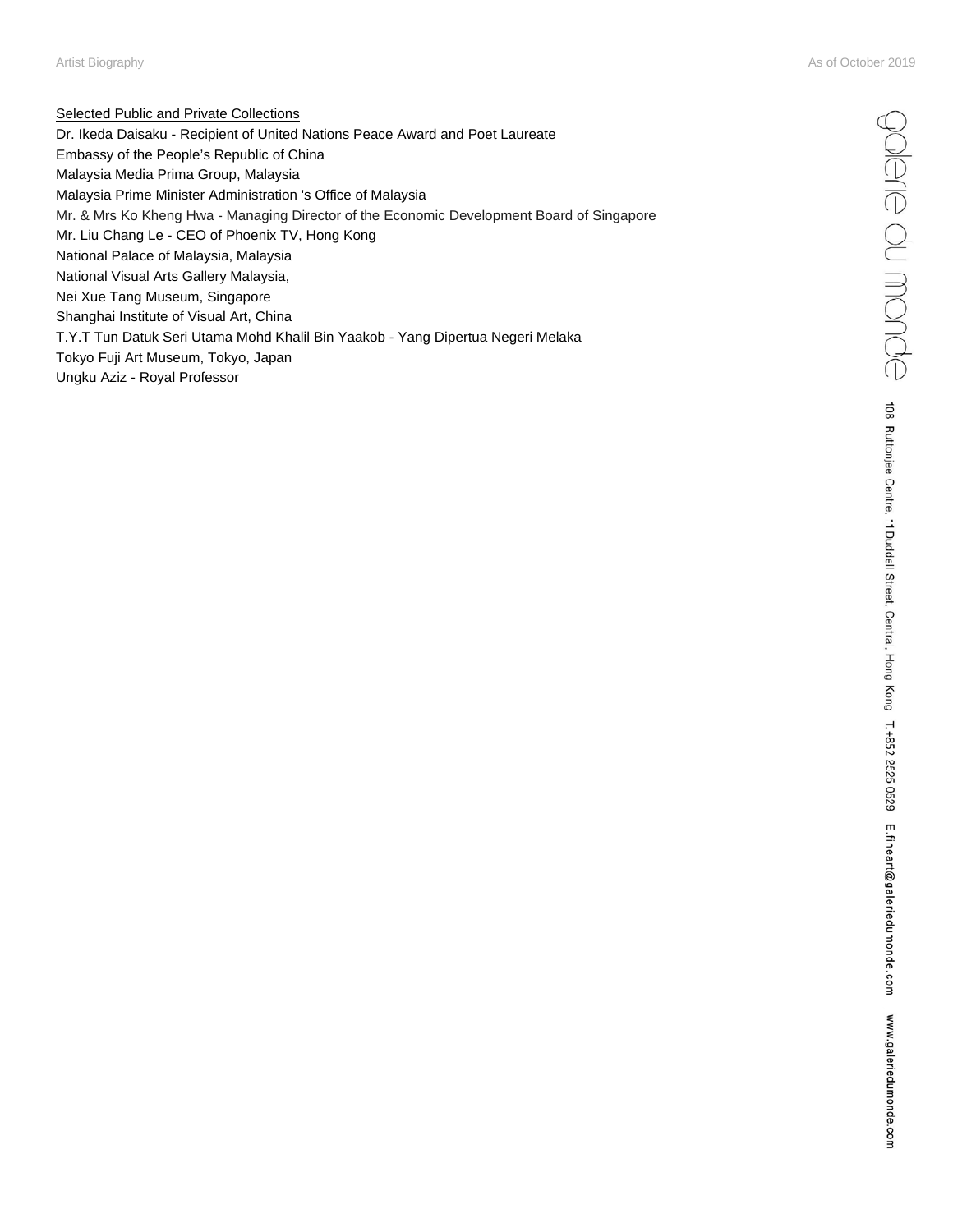# **C. N. Liew** 劉慶倫



1975 出生於馬來西亞吉隆坡 2005 獲得首爾書藝雙年展的大會特別獎 現今 居住及工作於馬來西亞

# 個展

### 2019 劉慶倫個展,世界畫廊,香港

- 2015 自在·劉慶倫典藏展,Berjaya 時代廣場酒店,吉隆坡,馬來西亞
- 2011 劉慶倫‧筆勢春秋,萬玉堂,香港
- 2008 劉慶倫·原型(聯盟銀行贊助), Lotus Arts 畫廊, 吉隆坡, 馬來西亞
- 2007 劉慶倫的寫畫和文學作品,Art House 畫廊,吉隆坡,馬來西亞
- 2006 藝術時裝展 (與設計師 Carven Ong 合作), Bankers Club,吉隆坡,馬來西亞
- 2005 全民藝術 慈善藝術時裝展 (與設計師 Carven Ong 合作), Bukit Kiara 鄉村度假村,吉隆坡,馬來西亞
- 審美意象 劉慶倫, Art House 畫廊, 吉隆坡, 馬來西亞
- 2004 空虛形式的誕生, Pangkor Laut 海灘度假村, 馬來西亞
- 2003 空虛,形式的誕生,Plum Blossoms 畫廊,萊佛士酒店,新加坡
- 2001 **编繡心·寬敞的形式,史昂的藝術雕塑館,吉隆坡,馬來西亞**

### 部分群展

| 2019 | 上海・西安青年水墨展,崇明美術館,上海,中國           |
|------|----------------------------------|
|      | 水墨藝博,世界書廊項目,香港                   |
|      | 當代水墨 — 高峰班作品展,上海視覺藝術學院,上海,中國     |
|      | 形・墨,世界書廊,香港                      |
|      | 水墨樣本 ― 多重語境下的水墨研究,上海美博藝術中心,上海,中國 |
| 2015 | 同步,世界畫廊,香港                       |
| 2012 | 典亞藝博,香港                          |
|      | 水墨藝博,香港                          |
| 2011 | 香港國際藝術博覽會 (巴塞爾藝術展香港展會)           |
| 2008 | 首爾書法雙年展 - 雙年獎獲獎者特別群展,首爾,韓國       |
| 2006 | 世界書法藝術節,首爾,韓國                    |
| 2005 | 馬來西亞藝術創作展,馬來西亞佛光藝術博物館,吉降坡,馬來西亞   |
|      | 第二屆全國書法展,馬來西亞書法學會,吉隆坡,馬來西亞       |
| 2004 | 馬來西亞藝術創作展,馬來西亞佛光藝術博物館,吉降坡,馬來西亞   |
| 2001 | 第一屆全國書法展,馬來西亞書法學會,吉隆坡,馬來西亞       |
|      | 第 18 届全國華人文化節,沙撈越,馬來西亞           |
| 2000 | 中國國家文化節,沉陽,中國                    |
|      | 第17屆全國華人文化節,柔佛州新山,馬來西亞           |